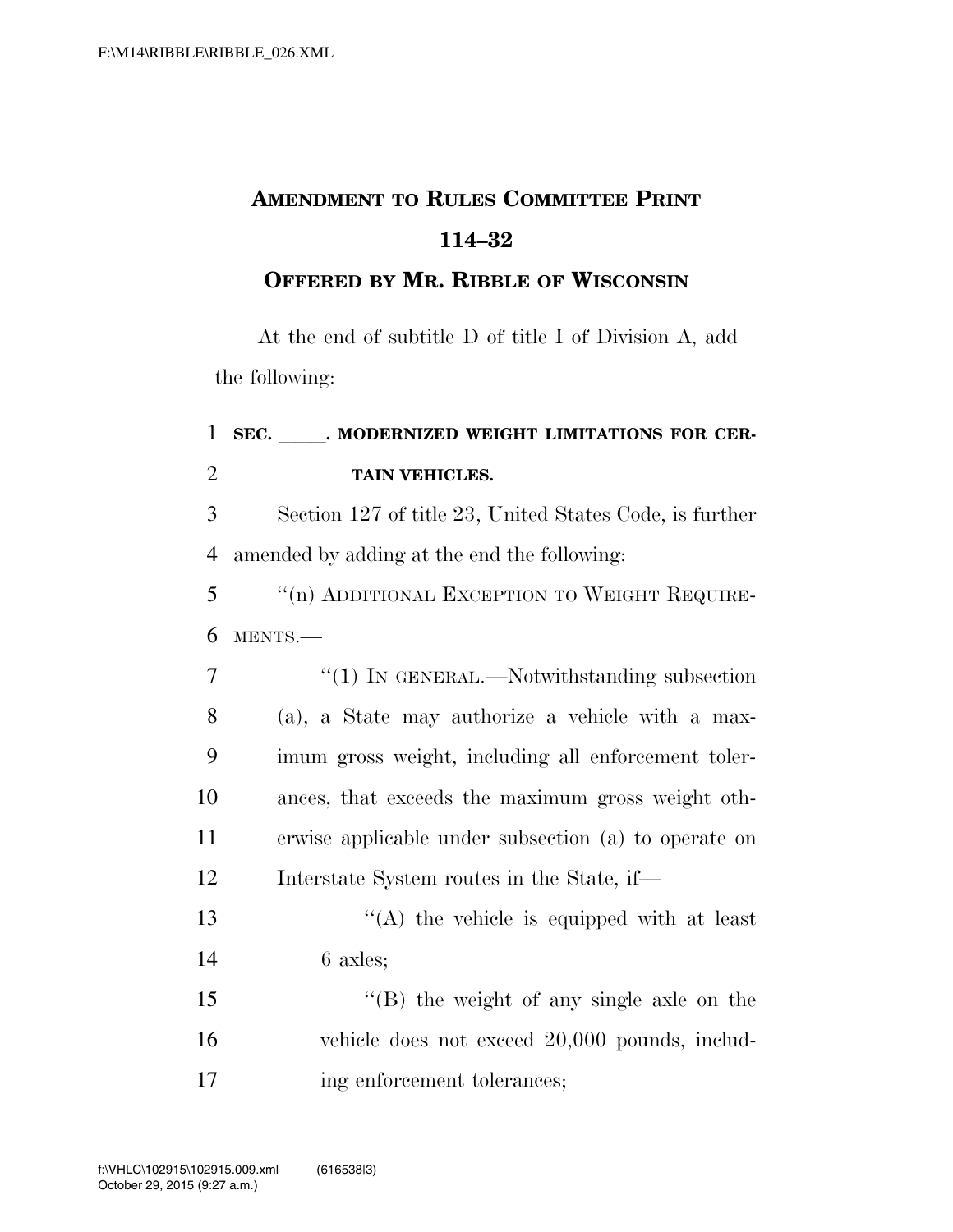| $\mathbf{1}$   | $\cdot$ (C) the weight of any tandem axle on the        |
|----------------|---------------------------------------------------------|
| $\overline{2}$ | vehicle does not exceed 34,000 pounds, includ-          |
| 3              | ing enforcement tolerances;                             |
| $\overline{4}$ | "(D) the weight of any group of $3$ or more             |
| 5              | axles on the vehicle does not exceed 45,000             |
| 6              | pounds, including enforcement tolerances;               |
| 7              | " $(E)$ the gross weight of the vehicle does"           |
| 8              | not exceed 91,000 pounds, including enforce-            |
| 9              | ment tolerances; and                                    |
| 10             | $\lq\lq(F)$ the vehicle complies with the bridge        |
| 11             | formula in subsection $(a)(2)$ of this section.         |
| 12             | $``(2)$ SPECIAL RULES.—                                 |
| 13             | $\lq\lq (A)$<br>OTHER EXCEPTIONS<br>$\rm{NOT}$<br>$AF-$ |
| 14             | FECTED.—This subsection shall not restrict—             |
| 15             | "(i) a vehicle that may operate under                   |
| 16             | any other provision of this section or an-              |
| 17             | other Federal law; or                                   |
| 18             | "(ii) a State's authority with respect                  |
| 19             | to a vehicle that may operate under any                 |
| 20             | other provision of this section or another              |
| 21             | Federal law.                                            |
| 22             | ``(B)<br>MEANS OF IMPLEMENTATION.- A                    |
| 23             | State may implement this subsection by any              |
| 24             | means, including statute or rule of general ap-         |
| 25             | plicability, by special permit, or otherwise.           |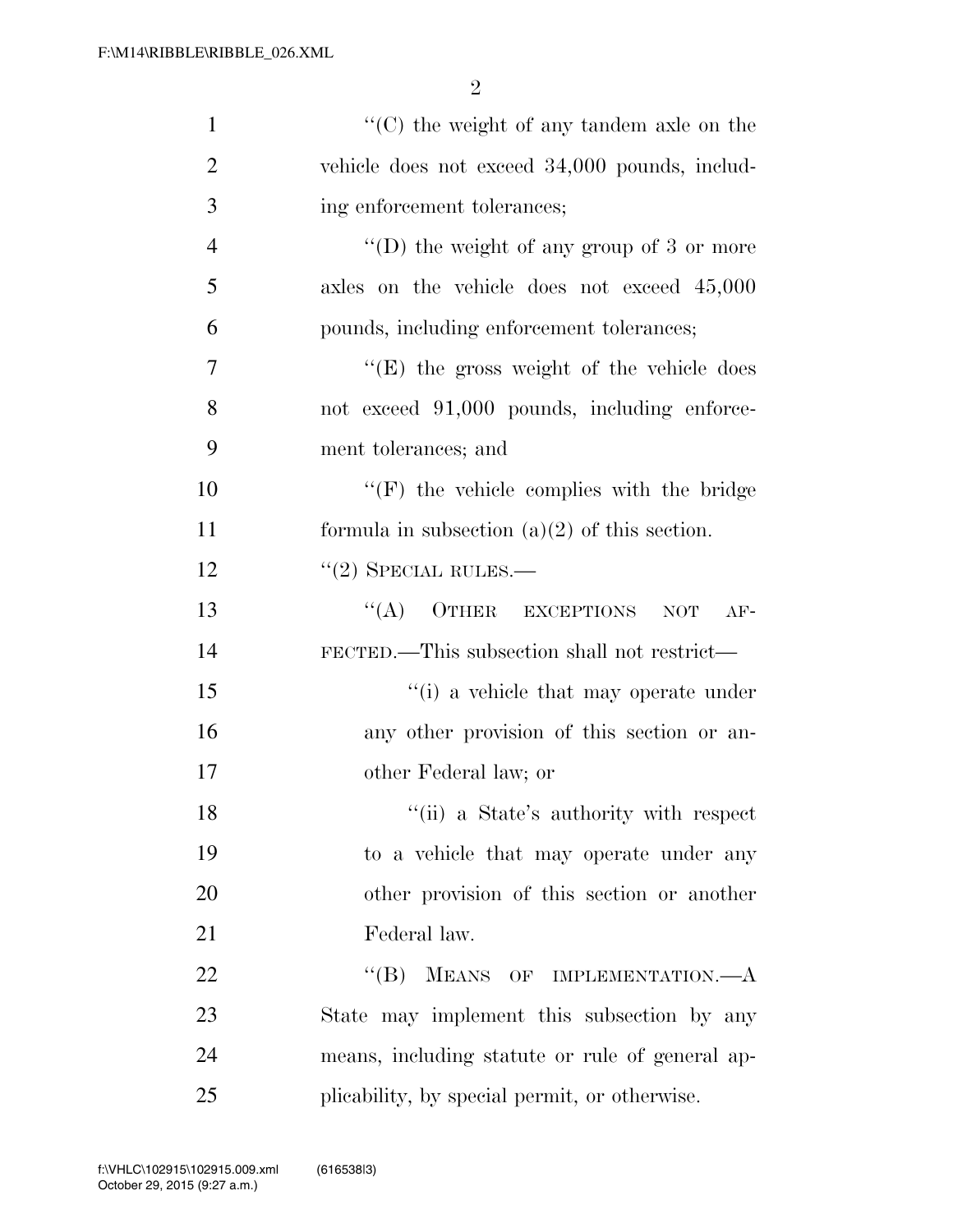| $\cdot$ (3) ADDITIONAL EQUIPMENT.— |  |
|------------------------------------|--|
|------------------------------------|--|

2 "(A) IN GENERAL.—The Secretary may issue such regulations as are necessary to re- quire a vehicle operating pursuant to this sub- section to include 1 item of additional equip- ment not otherwise required by law. The Sec- retary may issue such regulations only if the equipment item to be required is available at the time a rule is proposed.

10 ''(B) COMMENT.—In issuing regulations pursuant to this paragraph, the Secretary shall invite comment on the effective date of any pro-posed equipment requirement.

 $C(C)$  LIMITED AUTHORITY.—The authority to issue regulations pursuant to this paragraph applies only to a rule that is published as a final rule in the Federal Register not later than 18 the date that is 6 months after the date of en-actment of this subsection.

20 <sup>"</sup>(4) REPORTING REQUIREMENTS.

21 "'(A) TRIENNIAL REPORT.—If a State, pursuant to paragraph (1), authorizes vehicles described in such paragraph to operate on Interstate System routes in the State, the State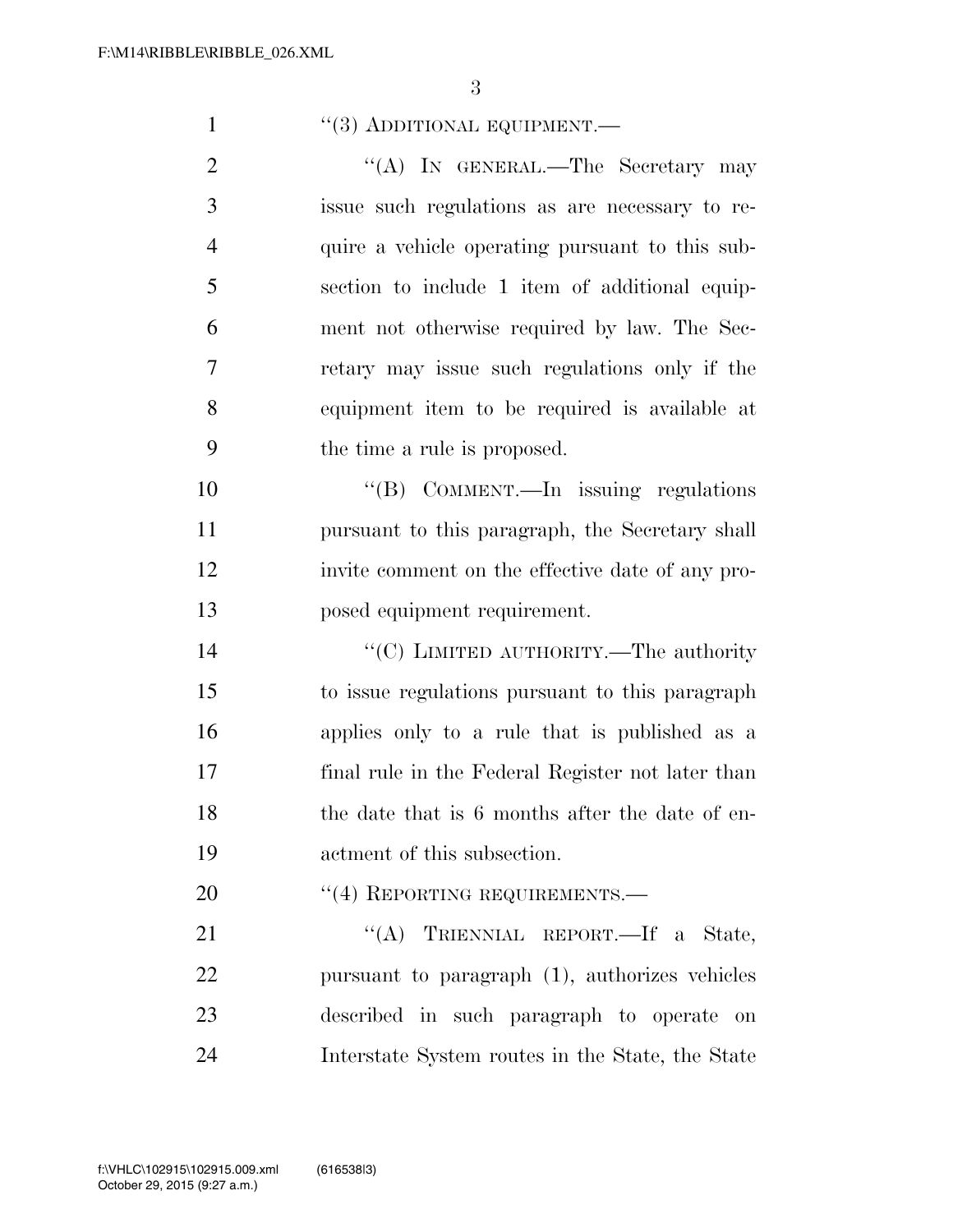shall submit to the Secretary a triennial report containing—

3 ''(i) an identification of highway routes in the State, including routes not on the Interstate System, on which the State so authorizes such vehicles to operate;

 ''(ii) a description of any gross vehicle weight limit applicable to such vehicles so authorized and of any operating require- ments applicable to such vehicles that are in addition to requirements applicable to 12 all commercial motor vehicles;

 $\frac{1}{2}$  ''(iii) the number of crashes that oc- curred in the State involving such vehicles so authorized on the Interstate System, the 16 number of such crashes involving fatalities, and the number of such crashes involving non-fatal injuries;

 ''(iv) estimated vehicle miles traveled on the Interstate System in the State by 21 such vehicles so authorized; and

  $"$  (v) other information, such as the gross vehicle weight of a vehicle operating pursuant to the authority of this sub-section at the time of a crash, as the Sec-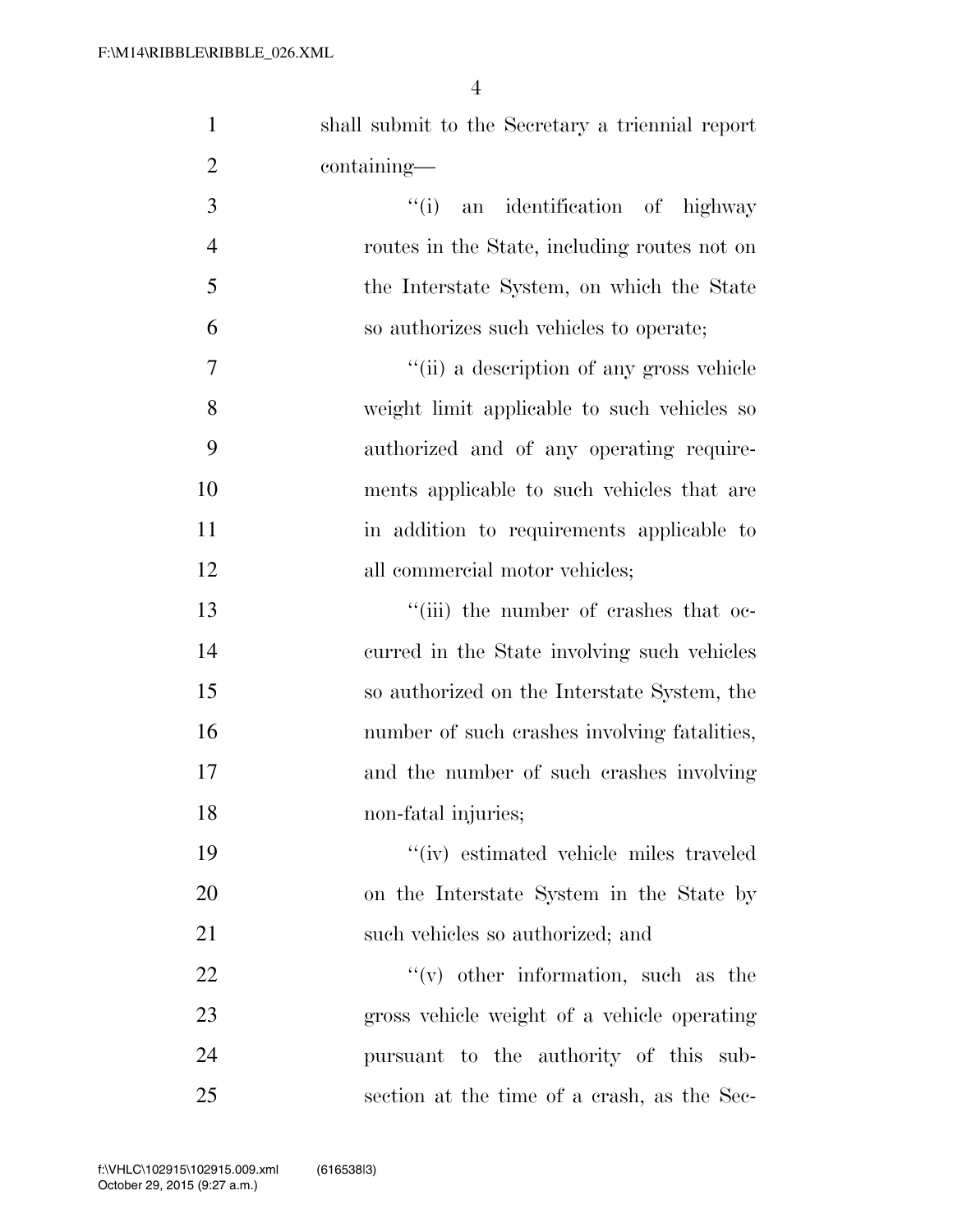1 retary and the State jointly determine nec-essary.

 ''(B) PUBLIC AVAILABILITY.—The Sec- retary shall make all information required under subparagraph (A) available to the public. "(5) TERMINATION AS TO ROUTE SEGMENT.— The Secretary may terminate the operation of vehi- cles authorized by a State under this subsection on a specific Interstate System route segment if, after the effective date of a decision of a State to allow vehicles to operate pursuant to paragraph (1), the Secretary determines that such operation poses an unreasonable safety risk based on an engineering analysis of the route segment or an analysis of safe- ty or other applicable data from the route segment. 16 "(6) WAIVER OF HIGHWAY FUNDING REDUC-

 TION.—Notwithstanding subsection (a), the total amount of funds apportioned to a State under sec- tion 104(b)(1) for any period may not be reduced under subsection (a) if the State authorizes a vehicle described in paragraph (1) to operate on the Inter- state System in the State in accordance with this subsection.

24 "(7) PRESERVING STATE AND LOCAL AUTHOR-ITY REGARDING NON-INTERSTATE SYSTEM HIGH-